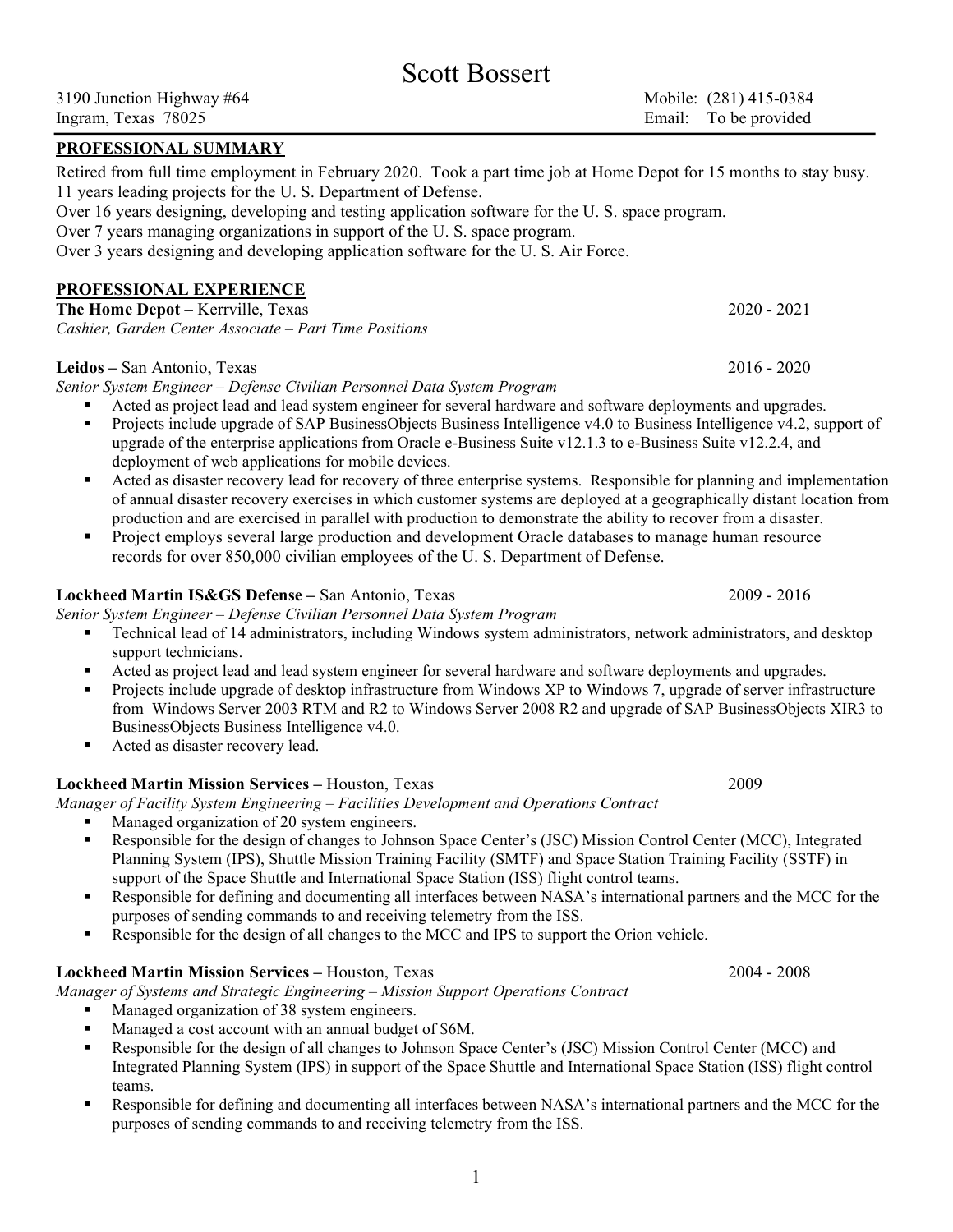- Responsible for the design of all changes to the MCC and IPS to support the Orion vehicle.
- Major projects overseen included 1) Deployment of Linux workstations and servers, running Red Hat Enterprise Linux, across several MCC and IPS subsystems, 2) Deployment of Backup Control Center for the International Space Station in Huntsville, Alabama, 3) Consolidation of user accounts via the use Lightweight Directory Access Protocol (LDAP), 4) Upgrading MCC and IPS LANs from FDDI (Fiber Distributed Data Interface) to Switched Ethernet, and 5) Procurement of a COTS voice system to replace the mission critical voice equipment deployed at JSC and several other NASA centers.

#### Lockheed Martin Space Operations – Houston, Texas 2003 – 2004

Manager of System Administration - Consolidated Space Operations Contract

- Managed organization of 18 system administrators.
- Responsible for administration of operational Unix and Windows workstations and servers in the MCC and the development environments.

## Lockheed Martin Space Operations – Houston, Texas 2000 – 2003

Software Engineering Lead – Consolidated Space Operations Contract

- Technical lead for project to design and develop a system to schedule Space Network resources (TDRSS satellites) through Goddard Space Flight Center (GSFC) and report on the Space Network utilization.
- Technical lead for project to upgrade the system which scheduled Ground Network resources through GSFC.
- Engineer on project to relocate the U. S. space program's Network Control Center (NCC) and Auxiliary NCC from GSFC to White Sands Complex in New Mexico.

### Lockheed Martin Space Operations – New Orleans, Louisiana 1999 – 2000

Lead Delivery Engineer – New York EZ-Pass Electronic Toll Collection System

- Planned software and hardware deliveries for the customer service center of the E-ZPass toll collection project.
- Coordinated all software releases into the test and production environments and oversaw resolution of all problems.
- **Project employed large production and development Oracle databases to manage over one million** customer accounts, including tracking of tolls and generation of statements.

## Lockheed Martin Space Operations – Houston, Texas 1998 – 1999

Manager of Operations, Integration and Test Department – Mission Systems Contract

- Managed organization of 110 engineers.
- Responsible for integration, testing and delivery of all development and sustaining engineering releases for the MCC and IPS.

## Lockheed Martin Space Operations – Houston, Texas 1996 – 1998

Integration Engineer – Mission Systems Contract

- Integrated and delivered all software and hardware products for the Consolidated Communications Facility (CCF) of the MCC.
- **Prime point of contact for analysis and resolution of all CCF problems cited during Space Shuttle simulations and** missions.

## Unisys Corporation – Houston, Texas 1992 - 1996

Senior Software Engineer – Mission Systems Contract

- Designed and developed MCC software applications for processing telemetry data from the Space Shuttle.
- **•** Drafted requirements for and designed and developed software applications for monitoring telemetry data from the International Space Station.
- Gained extensive knowledge of the C and C<sup>++</sup> programming languages, the Unix operating system and objectoriented design techniques.

# Unisys Corporation – Houston, Texas 1989 - 1992

Project Manager – Mission Systems Contract

Acted as supervisor and technical lead of a small group performing system testing for an MCC hardware and